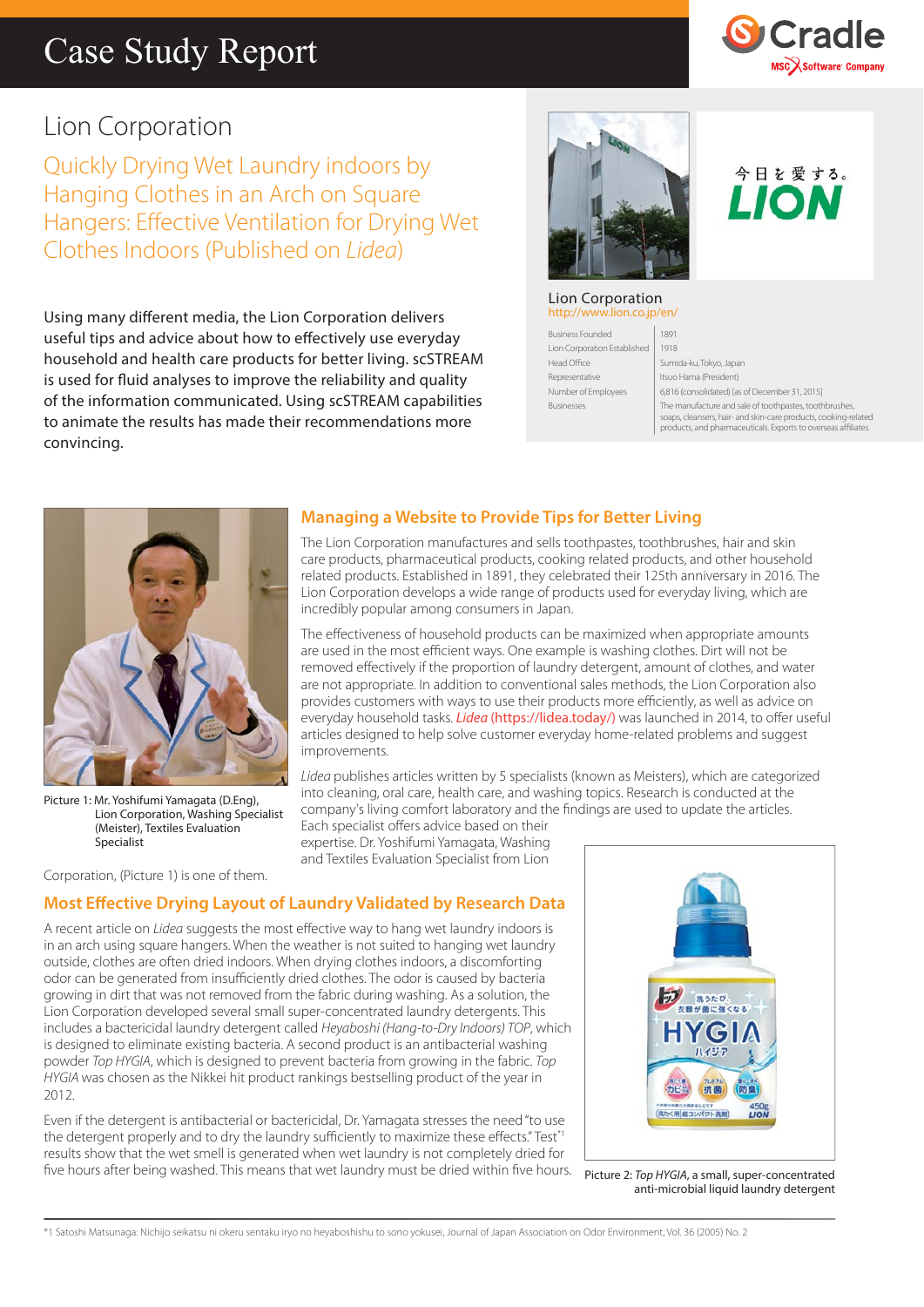#### **Case Study Report**

Although evaluations have been undertaken to validate the most effective layout for drying wet laundry, Dr. Yamagata reveals that the data was not yet fully conclusive. They conducted tests to determine the effectiveness of three drying layouts using square hangers. They were: 1) arch layout, 2) in-turn layout, and 3) V-shape layout. The arch layout hangs wet laundry in an arch pattern, with long laundry hung at both ends and short laundry in the middle. The in-turn layout alternates long and short laundry. The V-shape layout hangs short laundry at both ends and long laundry in the middle. The tests were undertaken indoors at 25°C and 65% relative humidity. The time required to dry the wet laundry using the arch layout was 4 hours. It took 4.5 hours to dry the laundry using the V-shape layout. Drying time was even longer for the in-turn layout. This suggested that hanging laundry using an arch layout is the most effective among the tested layouts<sup>\*2</sup>.

#### **Unexpected Findings from Simulation Results**

Test results suggested that hanging wet laundry in an arch is the most effective among the tested drying layouts, but the explanation for why was unknown. Dr. Yamagata assumed the drying process involved updraft caused by stack effects. A block of air with a temperature higher than the surroundings rises upward due to its lower density. This is the same mechanism used when air in a chimney rises. Updraft from the collected vapor is created below the wet laundry when the wet laundry is hung in an arch. The updraft moves upward due to the lower

density, which helps dry the wet laundry faster.

Dr. Yamagata had been searching to find an alternative means to validate why the arch layout appeared to be the most effective drying layout, other than undertaking more tests. This is when he came up with the idea of using simulations. Software Cradle was recommended by university researchers investigating airflow in indoor living spaces. Dr. Yamagata decided to consult Software Cradle for further help.

Having received a request from Dr. Yamagata, Software Cradle performed computational analyses using scSTREAM, and compared the analysis results with the test findings. As shown in Figure 1, the analysis results show that the drying process involves downdraft, and not updraft. The heat of vaporization created by vapor from the wet laundry cools the surrounding air. The cooled air is collected below the arched laundry, which creates downdraft (results shown in Figure 2).

#### **Analyzing Interior Airflow**

Dr. Yamagata has used scSTREAM to perform other analyses. Some of these include identifying the ideal places in a house for drying wet laundry, and validating the effectiveness of using a fan/ humidifier to augment drying. Animations of the results have been posted on *Lidea*. Analysis results show that it is vital to hang wet laundry where air movement is the largest. As shown in Figure 3 - an animation of the computational results the ideal places for hanging wet laundry can be easily identified using these visualization tools.

An important point to note, when using a clothes drying fan/humidifier, is to close the doors and windows in the room. If a dehumidifier is used, it should be located near the floor. "When we use air cooling fans, we often mount them horizontally to us. We also tend to locate the dehumidifier in the same way. But the most efficient way to dry laundry using a dehumidifier is to place it on floor," says Dr. Yamagata. To validate the effectiveness of the location of the humidifier, a test was conducted at 25°C room temperature and 80% relative humidity. A dehumidifier was placed in two locations as shown in Figure 4. 150 minutes were needed to dry the clothes when the dehumidifier was located horizontally from the clothes. In comparison, only 120 minutes was needed when the dehumidifier was located below the laundry.

#### **More Convincing Findings and Diverse Applications**

Dr. Yamagata notes that using scSTREAM for analysis enabled him to explain why wet laundry dries faster when hung using an arch layout. Visualization results to show the drying process also drew much attention. Articles posted on *Lidea* have been popular and shared on many curation websites, steadily increasing page views. "Page view patterns have demonstrated that it is more convincing to visually show the drying process rather than present analysis results using charts and graphs," says Dr. Yamagata. The Lion Corporation has succeeded in solving potential end-users' problems for everyday living topics. They've also improved product credibility by performing detailed computational analyses to validate



Figure 1: Velocity distribution when wet laundry is hanged in an arch Transient analyses were performed using linear low-

Reynolds number model



Figure 2: Analysis results of arch layout (left), V-shape layout (center), and in-turn layout (right)

\*2 Presented at the Japan Research Association for Textile End-Uses in 2013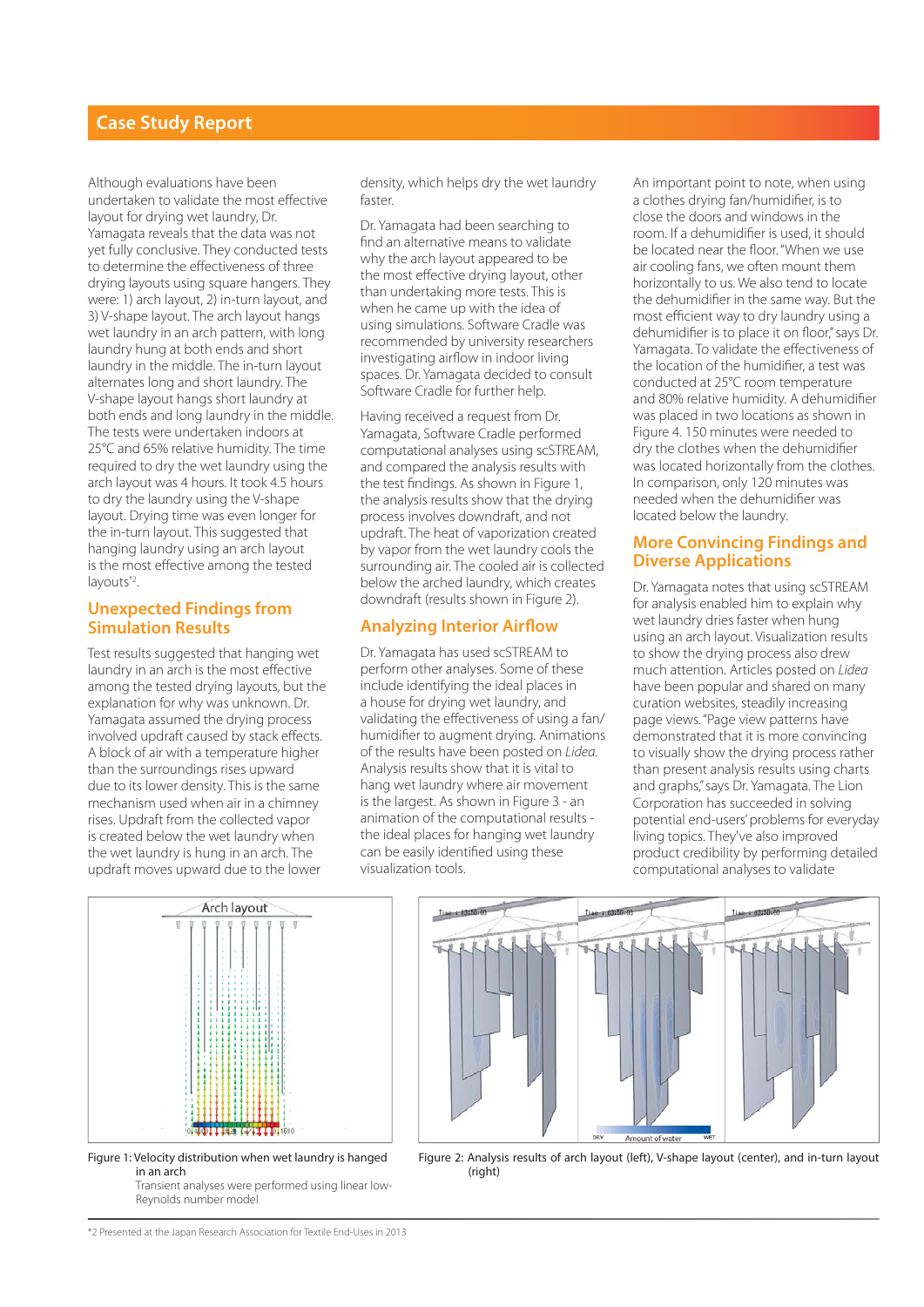#### **Case Study Report**





Steady-state analysis was performed using linear low-Reynolds number model

product effectiveness. Visualizing results is not only appealing to the eyes, but is also more convincing when combined with logical explanations.

Dr. Yamagata also comments that simulation analysis results can be used in diverse ways. Animations can be used as promotional videos in stores. Animations also enabled them to identify how air flow patterns, and resulting drying effectiveness, are different depending on where the wet laundry is hung in the room.

At the same time, several challenges still remain. For example, the analyses did not account for how towels waver while being dried. Dr. Yamagata expects that the results will be more accurate if interaction effects between the air flow and towels are considered in the analyses.

To perform a drying analysis of towels, Dr. Yamagata used an scSTREAM function that enables release and transfer of water in an object. This is a special function available in scSTREAM, which is usually used when analyzing building materials that possess dehumidifying or moisturizing characteristics. For the towel analysis, pile surface resistance was considered. Performing computational analysis and using the test data to tune the models produced the best results.

Dr. Yamagata intended to commission Software Cradle for the Lion Corporation fluid analyses from the beginning. As a rheology specialist, Dr. Yamagata had experience performing polymer molecule simulations, but air flow simulations were beyond his expertise. A substantial amount of time and work would have been needed for him to perform the air

flow simulations himself. While using scSTREAM is relatively easy, setting parameters and boundary conditions can be quite involved. Dr. Yamagata would have to construct logical hypotheses for every experiment to define the necessary inputs. This would require accumulated experience and know-how. This was not a realistic expectation for Dr.Yamagata to get involved in the detailed processes of performing the analyses.

#### **Fluid Analyses can be Effective for Everyday Home-Related Issues**

Dr. Yamagata hopes to apply the fluid analysis tool "in the field that can improve people's everyday home-related concerns in many ways." This includes examples already discussed that are closely linked to everyday issues. Topics can be diverse; while not as extreme as calculating how far a tsunami can reach, they appeal to concerns that many people face each day. By analyzing and visualizing these phenomena, results become more reliable and convincing. The Lion Corporation offers many different fluid-related products, so fluid analyses will be useful.

Another example involves cleaning a bathroom or locker room, which may require removing ceiling mold. To solve this problem, the Lion Corporation developed the *LOOK Bath Anti-mold Fogger*, which uses bactericidal smoke to clean the room and prevent further mold. Validating the effectiveness of this product will help identify conditions needed for sufficient ventilation. "Another challenge is how to convey these findings to consumers and win empathy," says Dr. Yamagata.



Figure 4: Wet laundry is being dried by dehumidifier Transient analyses were performed using linear low-Reynolds number model

Dr. Yamagata is also interested in performing fluid analyses to predict how laundry can get tangled when being washed. Observing what is happening inside a washing machine, while laundry is being washed, is difficult to accomplish. Dr. Yamagata has discussed this with a household appliance manufacturer and asked whether a transparent washing machine could be produced. Unfortunately, such a machine would be difficult to make because it would have to be strong enough to withstand the substantial centrifugal force applied during the spin process. Dr. Yamagata comments: "scSTREAM is a useful tool that visualizes what cannot be properly perceived by our eyes. I hope that the software will be used in diverse fields. Thanks to technical advances, analyses that used to take one week to perform can now be done in few minutes. I'm looking forward to further improvements in analysis technology."